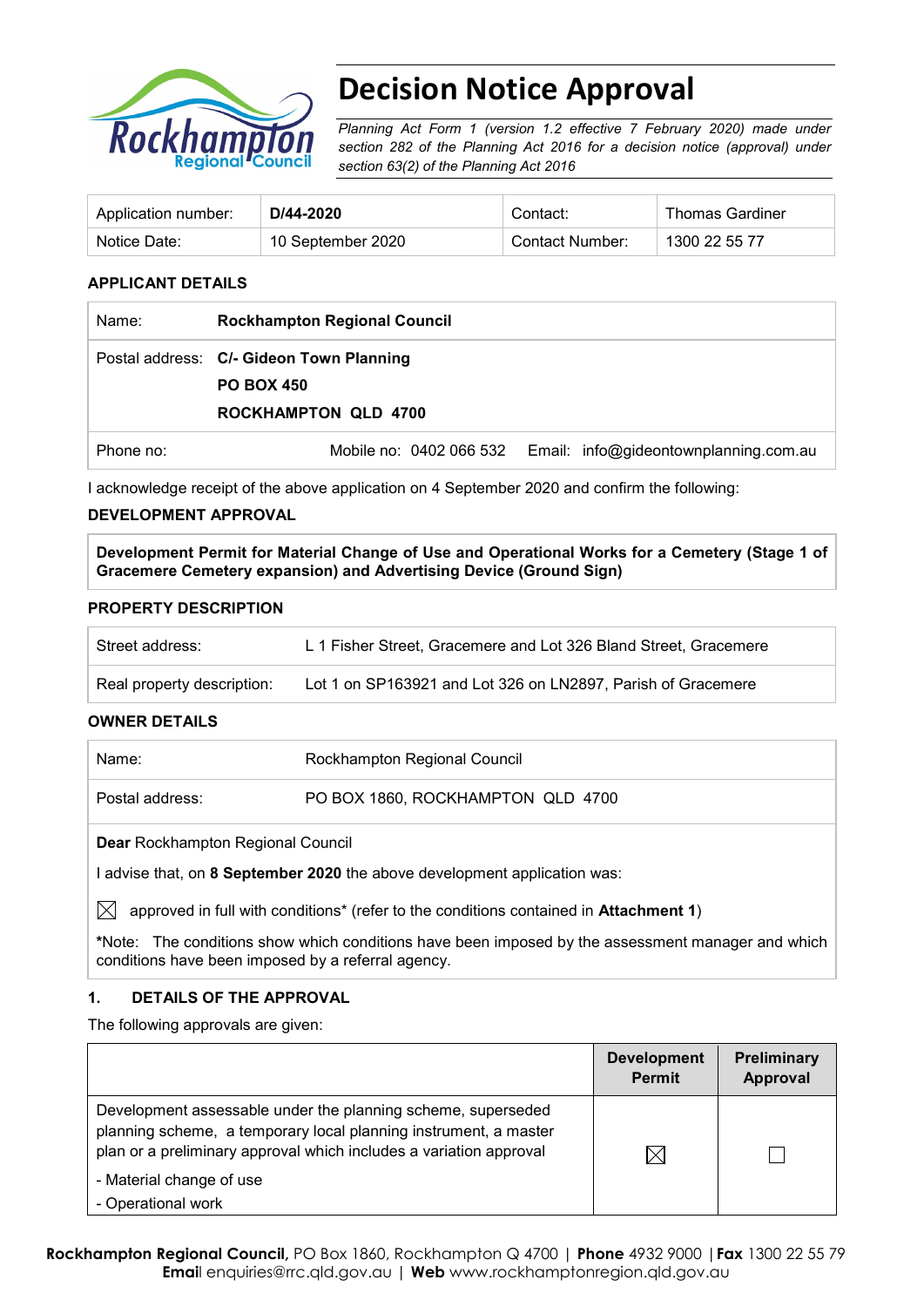#### **2. CONDITIONS**

This approval is subject to the conditions in Attachment 1.

#### **3. FURTHER DEVELOPMENT PERMITS REQUIRED**

Please be advised that the following development permits are required to be obtained before the development can be carried out:

| Type of development permit required | Subject of the required development permit |
|-------------------------------------|--------------------------------------------|
| <b>Operational Works</b>            | <b>Access and Parking Works</b>            |
|                                     | Sewerage Works                             |
| <b>Building Works</b>               |                                            |
| Plumbing and Drainage Works         |                                            |

#### **4. REFERRAL AGENCIES NIL**

#### **5. THE APPROVED PLANS**

**The approved development must be completed and maintained generally in accordance with the approved drawings and documents:**

| <b>Drawing/report title</b>                    | Prepared by                              | Date         | Reference number | <b>Rev</b> |
|------------------------------------------------|------------------------------------------|--------------|------------------|------------|
| Location Plan                                  | Design + architecture                    | 9 April 2020 | SK-001           | 6          |
| <b>Overall Existing</b>                        | Design + architecture                    | 9 April 2020 | SK-002           | 6          |
| Overall Master Plan                            | Design + architecture                    | 9 April 2020 | SK-003           | 6          |
| Overall Stage 1                                | Design + architecture                    | 9 April 2020 | SK-004           | 6          |
| Stage 1 - Layout and<br><b>Typical Section</b> | <b>McMurtrie Consulting</b><br>Engineers | 3 March 2020 | 0881819-9103     | B          |

#### **6. CURRENCY PERIOD FOR THE APPROVAL (s.85 of the** *Planning Act***)**

The standard currency periods stated in section 85 of *Planning Act 2016* apply to each aspect of development in this approval, if not stated in the conditions of approval attached.

#### **7. STATEMENT OF REASONS**

| Description of the<br>development | The proposed development is for a Material Change of Use for a Cemetery<br>(Stage 1 of Gracemere Cemetery expansion) and Operational Works for an<br>Advertising Device (Ground Sign)                                                                                                                                                                           |
|-----------------------------------|-----------------------------------------------------------------------------------------------------------------------------------------------------------------------------------------------------------------------------------------------------------------------------------------------------------------------------------------------------------------|
| <b>Reasons for Decision</b>       | The proposed use does not compromise the strategic framework in the<br>a)<br>Rockhampton Region Planning Scheme 2015;                                                                                                                                                                                                                                           |
|                                   | b)<br>Assessment of the development against the relevant zone purpose,<br>planning scheme codes and planning scheme policies demonstrates<br>that the proposed development will not cause significant adverse<br>impacts on the surrounding natural environment, built environment and<br>infrastructure, community facilities, or local character and amenity; |
|                                   | The proposed development does not compromise the relevant State<br>C)<br>Planning Policy; and                                                                                                                                                                                                                                                                   |
|                                   | On balance, the application should be approved because the<br>d)<br>circumstances favour Council exercising its discretion to approve the<br>application even though the development does not comply with an<br>aspect of the assessment benchmarks.                                                                                                            |
| <b>Assessment</b>                 | The proposed development was assessed against the following assessment                                                                                                                                                                                                                                                                                          |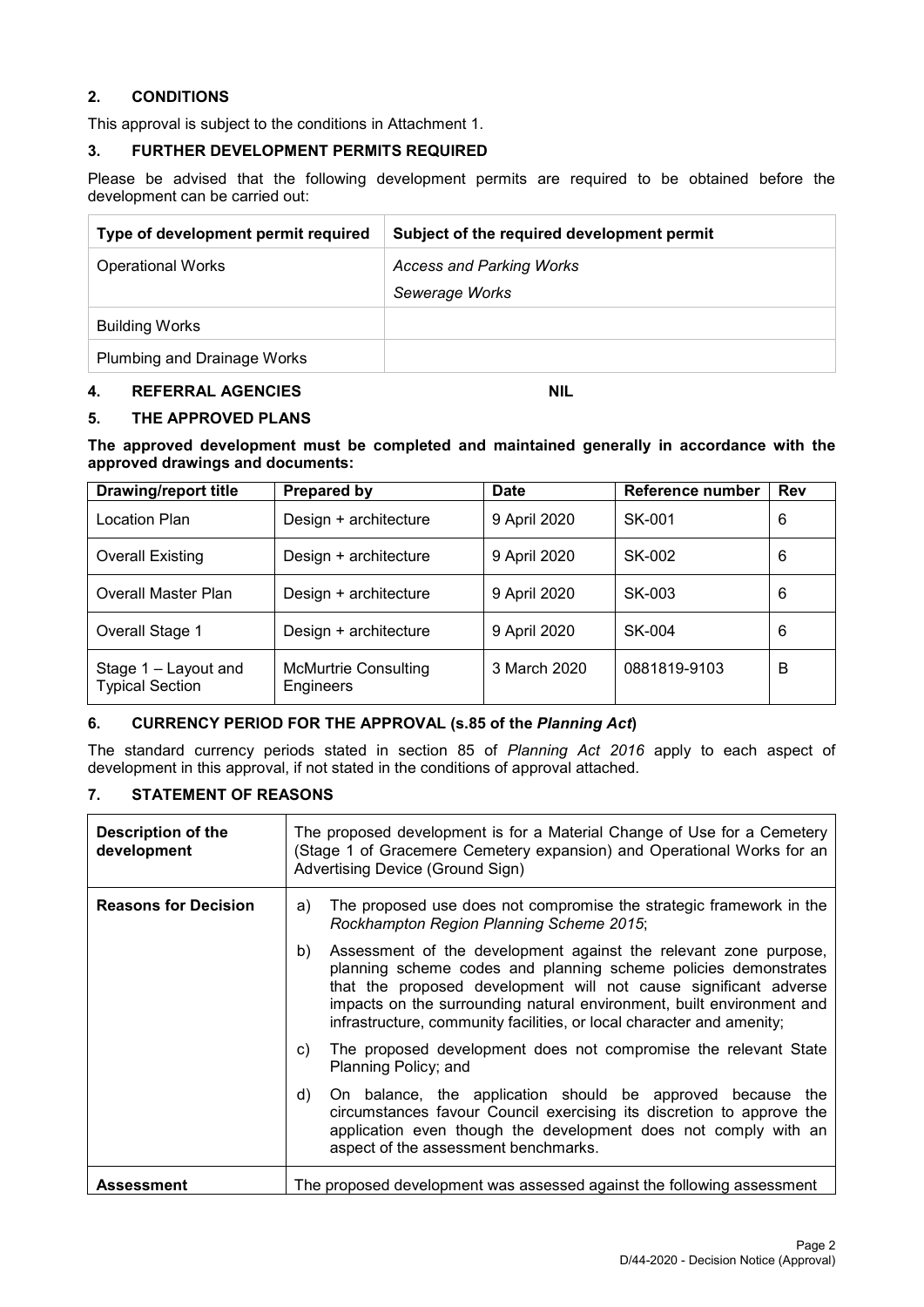| <b>Benchmarks</b>                    | benchmarks:                                                                                                                                           |                                                                                                                                                                                                                                                                                 |  |  |
|--------------------------------------|-------------------------------------------------------------------------------------------------------------------------------------------------------|---------------------------------------------------------------------------------------------------------------------------------------------------------------------------------------------------------------------------------------------------------------------------------|--|--|
|                                      | Community Facilities Zone Code;                                                                                                                       |                                                                                                                                                                                                                                                                                 |  |  |
|                                      |                                                                                                                                                       | Access, Parking and Transport Code;                                                                                                                                                                                                                                             |  |  |
|                                      | Landscape Code;                                                                                                                                       |                                                                                                                                                                                                                                                                                 |  |  |
|                                      | Stormwater Management Code;                                                                                                                           |                                                                                                                                                                                                                                                                                 |  |  |
|                                      | Waste Management Code; and                                                                                                                            |                                                                                                                                                                                                                                                                                 |  |  |
|                                      | Water and Sewer Code.                                                                                                                                 |                                                                                                                                                                                                                                                                                 |  |  |
| <b>Compliance with</b><br>assessment | The development was assessed against all of the assessment benchmarks<br>listed above and complies with all of these with the exception listed below. |                                                                                                                                                                                                                                                                                 |  |  |
| benchmarks                           | <b>Assessment</b><br><b>Benchmark</b>                                                                                                                 | Reasons for the approval despite non-<br>compliance with benchmark                                                                                                                                                                                                              |  |  |
|                                      | <b>Community Facilities</b><br>Zone Code<br>(PO1)                                                                                                     | The expansion to the Gracemere Cemetery is<br>consistent with the existing development pattern<br>of the subject site. There will not be any impact<br>caused to the residential<br>amenity of the<br>surrounding area, nor any overshadowing or<br>overlooking of these areas. |  |  |
| <b>Matters prescribed by</b>         | The State Planning Policy - Part $E_i$                                                                                                                |                                                                                                                                                                                                                                                                                 |  |  |
| regulation                           | The Central Queensland Regional Plan;                                                                                                                 |                                                                                                                                                                                                                                                                                 |  |  |
|                                      | The Rockhampton Region Planning Scheme 2015; and                                                                                                      |                                                                                                                                                                                                                                                                                 |  |  |
|                                      | The common material, being the material submitted with the<br>application.                                                                            |                                                                                                                                                                                                                                                                                 |  |  |

#### **8. APPEAL RIGHTS**

The rights of an applicant to appeal to a tribunal or the Planning and Environment Court against a decision about a development application are set out in chapter 6, part 1 of the *Planning Act 2016*. There may also be a right to make an application for a declaration by a tribunal (see chapter 6, part 2 of the *Planning Act 2016).*

#### *Appeal by an applicant*

An applicant for a development application may appeal to the Planning and Environment Court against the following:

- the refusal of all or part of the development application
- a provision of the development approval
- the decision to give a preliminary approval when a development permit was applied for
- a deemed refusal of the development application.

An applicant may also have a right to appeal to the Development tribunal. For more information, see schedule 1 of the *Planning Act 2016*.

The timeframes for starting an appeal in the Planning and Environment Court are set out in section 229 of the *Planning Act 2016*.

**Attachment 2** is an extract from the *Planning Act 2016* that sets out the applicant's appeal rights and the appeal rights of a submitter.

#### **9. WHEN THE DEVELOPMENT APPROVAL TAKES EFFECT**

This development approval takes effect:

From the time the decision notice is given – if there is no submitter and the applicant does not appeal the decision to the court.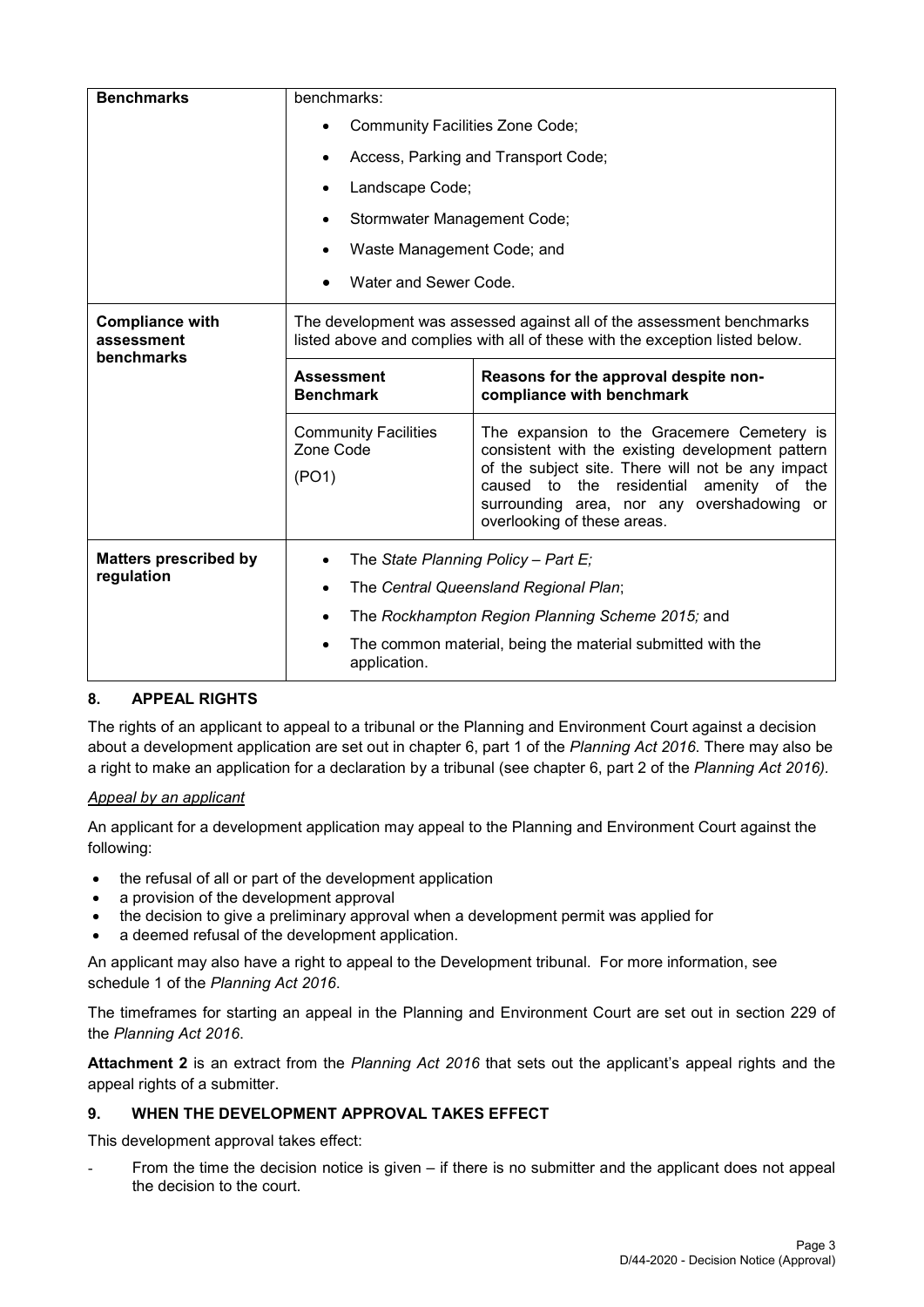Or

- When the submitter's appeal period ends – if there is a submitter and the applicant does not appeal the decision to the court.

Or

Subject to the decision of the court, when the appeal is finally decided  $-$  if an appeal is made to the court.

#### **10. ASSESSMENT MANAGER**

|--|

#### **Attachment 1 – Conditions of the approval**

*Part 1* **–** *Conditions imposed by the assessment manager [Note: where a condition is imposed about infrastructure under Chapter 4 of the Planning Act 2016, the relevant provision of the Act under which this condition was imposed must be specified.]*

#### **Attachment 2—Extract on appeal rights**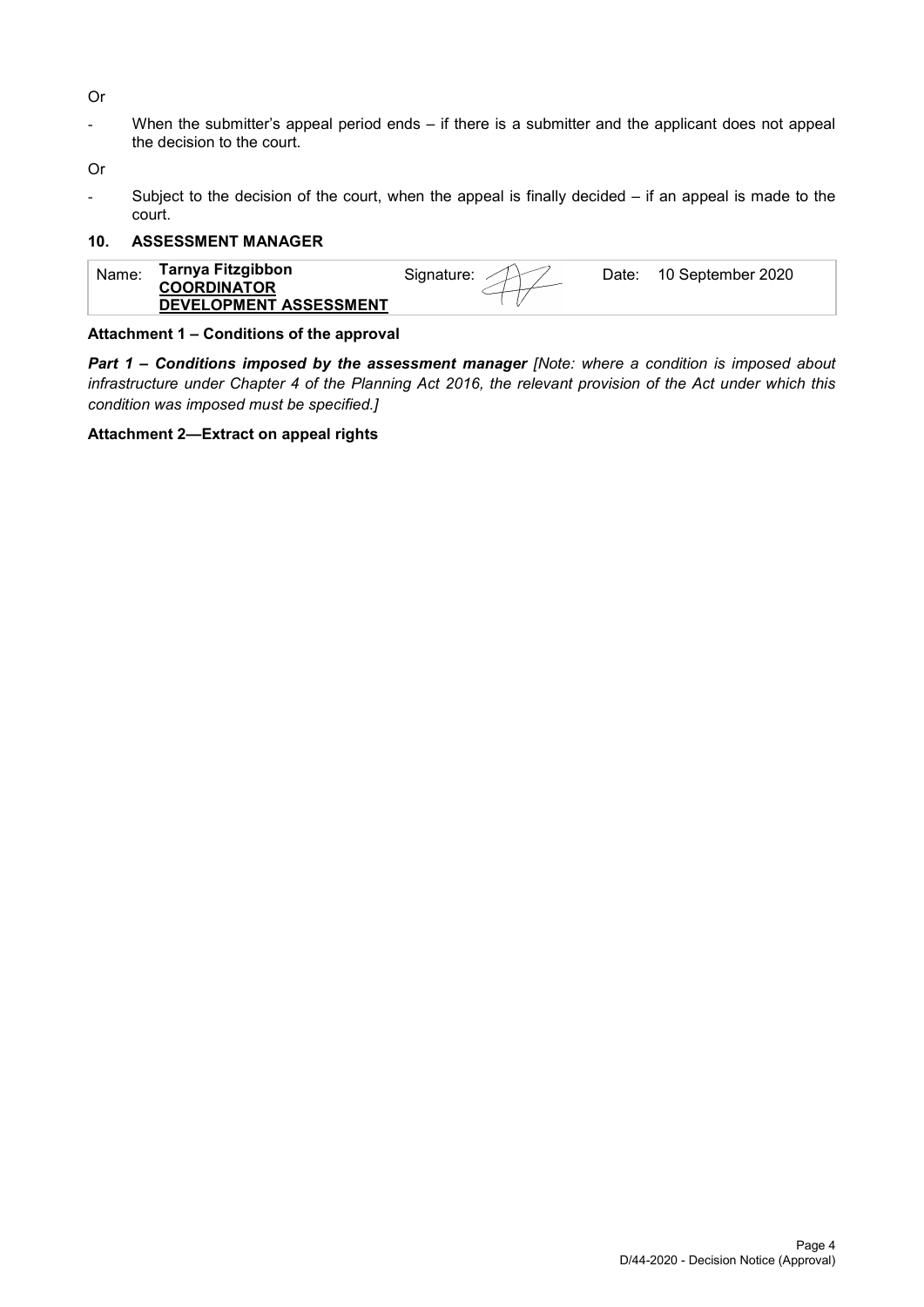

## **Attachment 1 – Part 1 Rockhampton Regional Council Conditions**

*Planning Act 2016*

- 1.0 ADMINISTRATION
- 1.1 The Developer and their employee, agent, contractor or invitee is responsible for ensuring compliance with the conditions of this development approval.
- 1.2 Where these Conditions refer to "Council" in relation to requiring Council to approve or to be satisfied as to any matter, or conferring on the Council a function, power or discretion, that role may be fulfilled in whole or in part by a delegate appointed for that purpose by the Council.
- 1.3 All conditions, works, or requirements of this development approval must be undertaken, completed, and be accompanied by a Compliance Certificate for any operational works required by this development approval:
	- 1.3.1 to Council's satisfaction; and
	- 1.3.2 prior to the commencement of the use,

unless otherwise stated.

- 1.4 Infrastructure requirements of this development approval must be contributed to the relevant authorities, where applicable, at no cost to Council, prior to the commencement of the use, unless otherwise stated.
- 1.5 The following further Development Permits must be obtained prior to the commencement of any works associated with their purposes:
	- 1.5.1 Operational Works:
		- (i) Access and Parking Works;
		- (ii) Sewerage Works;
	- 1.5.2 Plumbing and Drainage Works; and
	- 1.5.3 Building Works.
- 1.6 All Development Permits for Operational Works and Plumbing and Drainage Works must be obtained prior to the issue of a Development Permit for Building Works.
- 1.7 All works must be designed, constructed and maintained in accordance with the relevant Council policies, guidelines and standards, unless otherwise stated.
- 1.8 All engineering drawings/specifications, design and construction works must be in accordance with the requirements of the relevant *Australian Standards* and must be approved, supervised and certified by a Registered Professional Engineer of Queensland.

#### 2.0 APPROVED PLANS AND DOCUMENTS

2.1 The approved development must be completed and maintained generally in accordance with the approved plans and documents, except where amended by any condition of this development approval:

| Drawing/report<br>title | Prepared by           | <b>Date</b>  | <b>Reference number</b> | Rev |
|-------------------------|-----------------------|--------------|-------------------------|-----|
| Location Plan           | Design + architecture | 9 April 2020 | SK-001                  |     |
| <b>Overall Existing</b> | Design + architecture | 9 April 2020 | SK-002                  |     |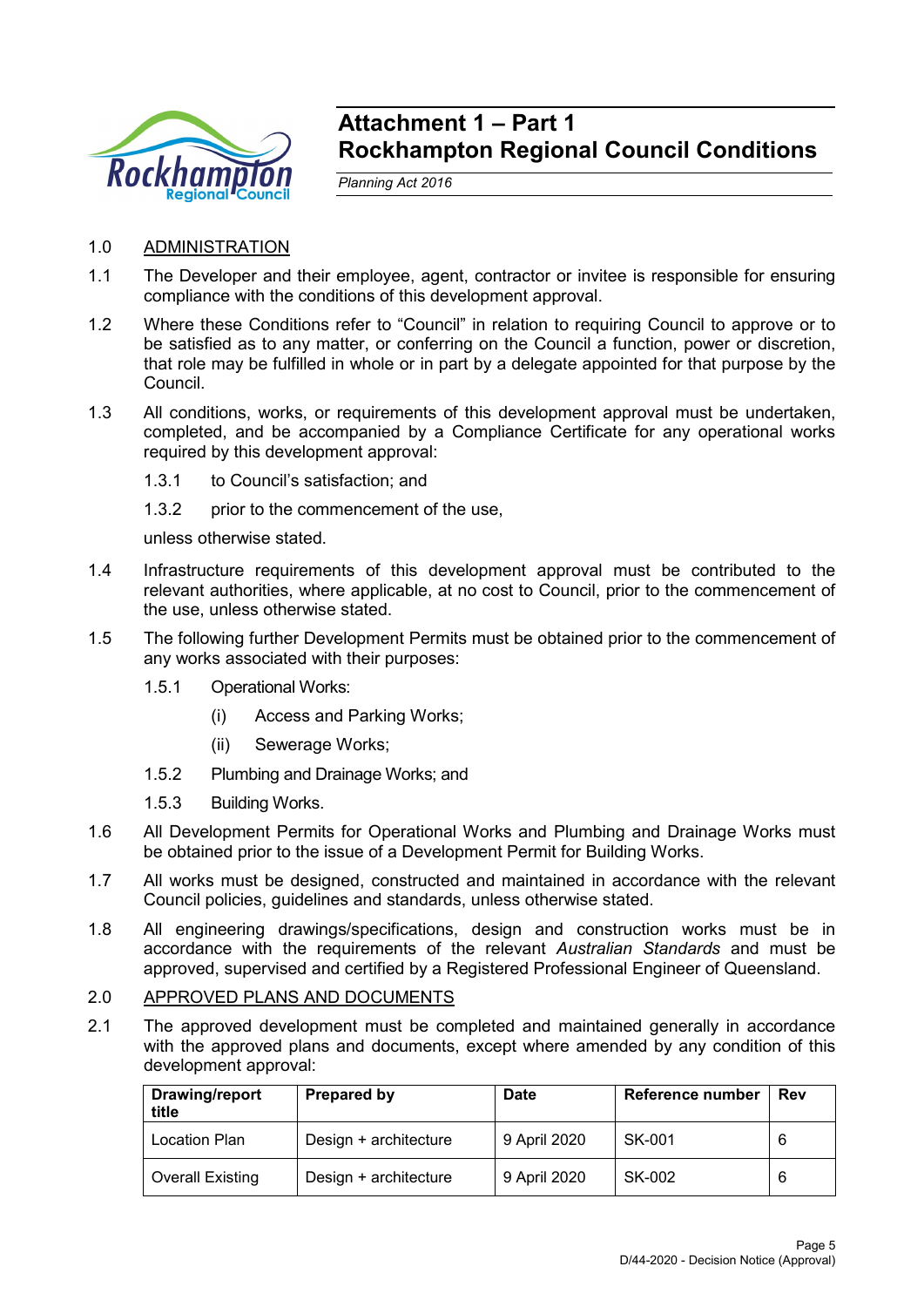| <b>Overall Master Plan</b>              | Design + architecture                    | 9 April 2020 | SK-003       |   |
|-----------------------------------------|------------------------------------------|--------------|--------------|---|
| Overall Stage 1                         | Design + architecture                    | 9 April 2020 | SK-004       |   |
| Stage 1 - Layout<br>and Typical Section | <b>McMurtrie Consulting</b><br>Engineers | 3 March 2020 | 0881819-9103 | В |

- 2.2 Where there is any conflict between the conditions of this development approval and the details shown on the approved plans and documents, the conditions of this development approval must prevail.
- 2.3 Where conditions require the above plans or documents to be amended, the revised document(s) must be submitted for approval by Council prior to the submission of an application for a Development Permit for Operational Works.

#### 3.0 ACCESS AND PARKING WORKS

- 3.1 A Development Permit for Operational Works (access and parking works) must be obtained prior to the commencement of any access and parking works on the development site.
- 3.2 All access and parking works must be designed and constructed in accordance with the approved plans (refer to condition 2.1), *Capricorn Municipal Development Guidelines*, *Australian Standard AS2890 "Parking facilities"* and the provisions of a Development Permit for Operational Works (access and parking works).
- 3.3 A new access to the development must be provided at Bland Street.
- 3.4 All vehicles must ingress and egress the development in a forward gear.
- 3.5 Adequate sight distances must be provided for all ingress and egress movements at the access driveways in accordance with *Australian Standard AS2890.2 "Parking facilities - Off street commercial vehicle facilities"*.
- 3.6 A minimum of eight (8) parking spaces must be provided on-site.
- 3.7 Universal access parking spaces must be provided on-site in accordance with *Australian Standard AS2890.6 "Parking facilities - Off-street parking for people with disabilities".*
- 3.8 Parking spaces must be line-marked in accordance with the approved Site Plan (refer to condition 2.1) and in accordance with the *Australian Standard AS2890 "Parking facilities"* and the provisions of a Development Permit for Operational Works (access and parking works).
- 3.9 All vehicle operations associated with the development must be directed by suitable directional, informative, regulatory or warning signs in accordance with *Australian Standard AS1742.1 "Manual of uniform traffic control devices"* and *Australian Standard AS2890.1 "Parking facilities – Off-street car parking"*.
- 3.10 All internal pedestrian pathways must be designed and constructed in accordance with *Australian Standard AS1428 "Design for access and mobility"*.

#### 4.0 SEWERAGE WORKS

- 4.1 A Development Permit for Operational Works (sewerage works) must be obtained prior to the commencement of any sewerage works on the development site.
- 4.2 All sewerage works must be designed and constructed in accordance with the approved plans (refer to condition 2.1), *Capricorn Municipal Development Guidelines*, *Water Supply (Safety and Reliability) Act 2008*, *Plumbing and Drainage Act 2018* and the provisions of a Development Permit for Operational Works (sewerage works).
- 4.3 The development must be connected to Council's reticulated sewerage network*.*
- 4.4 A 150 millimetre diameter Gravity Sewer Main must be constructed in accordance with the approved plans (refer to condition 2.1). Owner's consent of the Lot 2 SP163921 must be provided at Operational Works (sewerage works) stage for the proposed sewerage main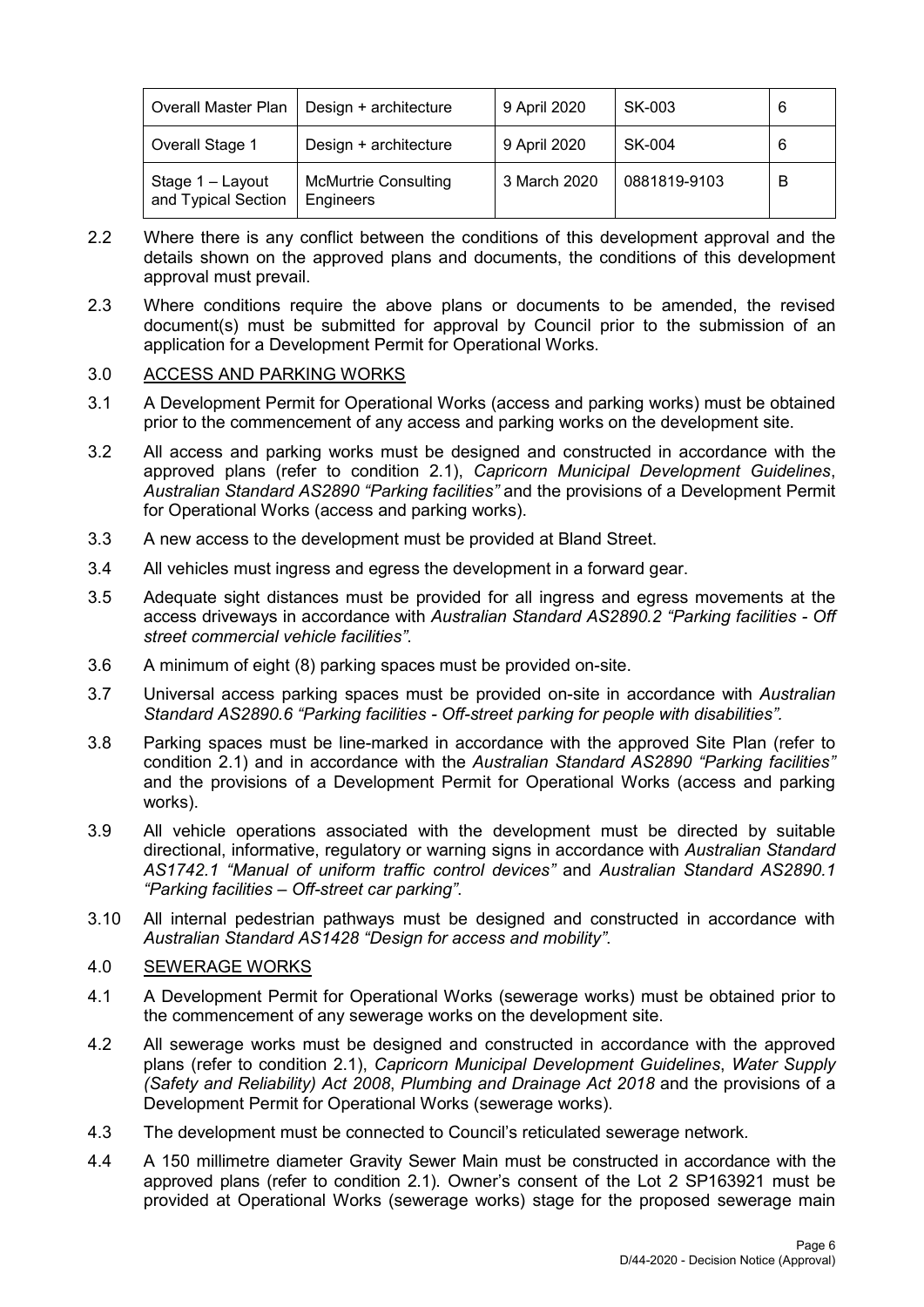construction. This non-trunk infrastructure is conditioned under section 145 of the *Planning Act 2016*.

- 4.5 Maximum length of the proposed sewerage main between access chambers 2/1 to 3/1 must be ninety (90) metres. The drawings must be amended at Operational Works (sewerage works) application stage.
- 4.6 The finished sewerage access chambers surface must be at a sufficient level to avoid ponding of stormwater above the top of the chamber. A heavy duty trafficable lid must be provided in the trafficable area.
- 4.7 Sewer connections located within trafficable areas must be raised or lowered to suit the finished surface levels and must be provided with heavy duty trafficable lids.
- 4.8 Large trees must not be planted within one (1) metre of the centreline of any sewerage and/or water infrastructure; small shrubs and groundcover are acceptable.

#### 5.0 WATER WORKS

- 5.1 All water works must be designed and constructed in accordance with the approved plans (refer to condition 2.1), *Capricorn Municipal Development Guidelines*, *Water Supply (Safety and Reliability) Act 2008*, and *Plumbing and Drainage Act 2018.*
- 5.2 The development must be connected to Council's reticulated water network*.*
- 5.3 The existing water connection point(s) must be retained and upgraded, if necessary, to service the development.
- 5.4 A new water connection point must be provided at 200mm diameter main in Bland Street Road reserve.
- 5.5 Water meter boxes located within trafficable areas must be raised or lowered to suit the finished surface levels and must be provided with heavy duty trafficable lids.

#### 6.0 PLUMBING AND DRAINAGE WORKS

- 6.1 A Development Permit for Plumbing and Drainage Works must be obtained for the removal and/or demolition of any existing structure on the development site.
- 6.2 All internal plumbing and drainage works must be designed and constructed in accordance with the approved plans (refer to condition 2.1), *Capricorn Municipal Development Guidelines*, *Water Supply (Safety and Reliability) Act 2008, Plumbing and Drainage Act 2018*, Council's Plumbing and Drainage Policies and the provisions of a Development Permit for Plumbing and Drainage Works.

#### 7.0 STORMWATER WORKS

- 7.1 All stormwater drainage works must be designed and constructed in accordance with the approved plans (refer to condition 2.1), *Queensland Urban Drainage Manual*, *Capricorn Municipal Development Guidelines*, and sound engineering practice.
- 7.2 All stormwater must drain to a demonstrated lawful point of discharge and must not adversely affect surrounding land or infrastructure in comparison to the pre-development conditions, including but not limited to blocking, altering or diverting existing stormwater runoff patterns or having the potential to cause damage to other infrastructure.

## 8.0 SITE WORKS

8.1 Site works must be constructed such that they do not, at any time, in any way restrict, impair or change the natural flow of runoff water, or cause a nuisance or worsening to surrounding land or infrastructure.

#### 9.0 BUILDING WORKS

9.1 A Development Permit for Building Works must be obtained for the proposed Amenities Block on the development site.

#### 10.0 ELECTRICITY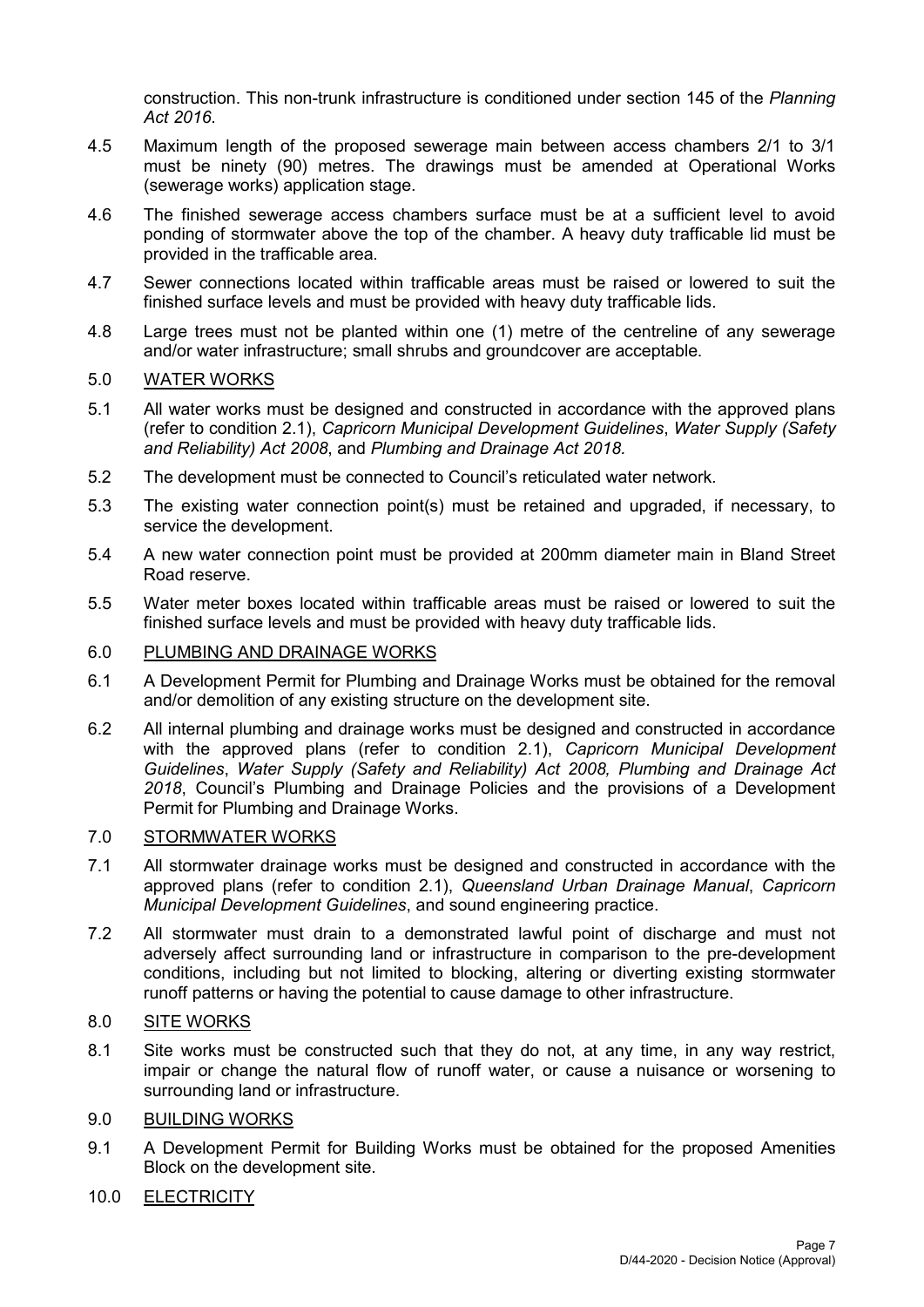10.1 If necessary, electricity services must be provided in accordance with approved Operational Works Plans and the standards and requirements of the relevant service provider.

### 11.0 TELECOMMUNICATIONS

11.1 If necessary, telecommunications services must be provided to the development in accordance with the standards and requirements of the relevant service provider. Unless otherwise stipulated by telecommunications legislation at the time of installation, this includes all necessary pits and pipes, and conduits that provide a connection to the telecommunications network.

#### 12.0 ASSET MANAGEMENT

- 12.1 Any alteration necessary to electricity, telephone, water mains, sewerage mains, and/or public utility installations resulting from the development or in connection with the development, must be undertaken and completed.
- 12.2 Any damage to existing stormwater, water supply and sewerage infrastructure, kerb and channel, pathway or roadway (including removal of concrete slurry from public land and Council infrastructure), that occurs while any works are being carried out in association with this development approval must be repaired at full cost to the developer. This includes the reinstatement of any existing traffic signs or pavement markings that may have been removed or damaged.
- 12.3 'As Constructed' information pertaining to assets to be handed over to Council and those which may have an impact on Council's existing and future assets must be provided prior to the commencement of the use. This information must be provided in accordance with the *Asset Design and As Constructed Manual (ADAC).*

## 13.0 OPERATING PROCEDURES

13.1 All construction materials, waste, waste skips, machinery and contractors' vehicles must be located and stored or parked within the development site. Storage of materials or parking of construction machinery or contractors' vehicles must not occur within Bland Street or Fisher Street.

#### ADVISORY NOTES

### NOTE 1. Aboriginal Cultural Heritage

It is advised that under section 23 of the *Aboriginal Cultural Heritage Act 2003*, a person who carries out an activity must take all reasonable and practicable measures to ensure the activity does not harm Aboriginal cultural heritage (the "cultural heritage duty of care"). Maximum penalties for breaching the duty of care are listed in the Aboriginal cultural heritage legislation. The information on Aboriginal cultural heritage is available on the Department of Aboriginal and Torres Strait Islander and Partnerships website [www.datsip.qld.gov.au](http://www.datsip.qld.gov.au/).

#### NOTE 2. General Environmental Duty

General environmental duty under the *Environmental Protection Act 1994* prohibits unlawful environmental nuisance caused by noise, aerosols, particles, dust, ash, fumes, light, odour or smoke beyond the boundaries of the development site during all stages of the development including earthworks, construction and operation.

#### NOTE 3. General Safety Of Public During Construction

The *Work Health and Safety Act 2011* and *Manual of Uniform Traffic Control Devices* must be complied with in carrying out any construction works, and to ensure safe traffic control and safe public access in respect of works being constructed on a road.

### NOTE 4. Water Supply Limitation

It is noted that the existing and proposed water connections are both supplied via the gravity feed from the Mawdesley Hill reservoirs. Both connections are effectively limited to a residual service pressure in the order of 300-350kPa. The proposed internal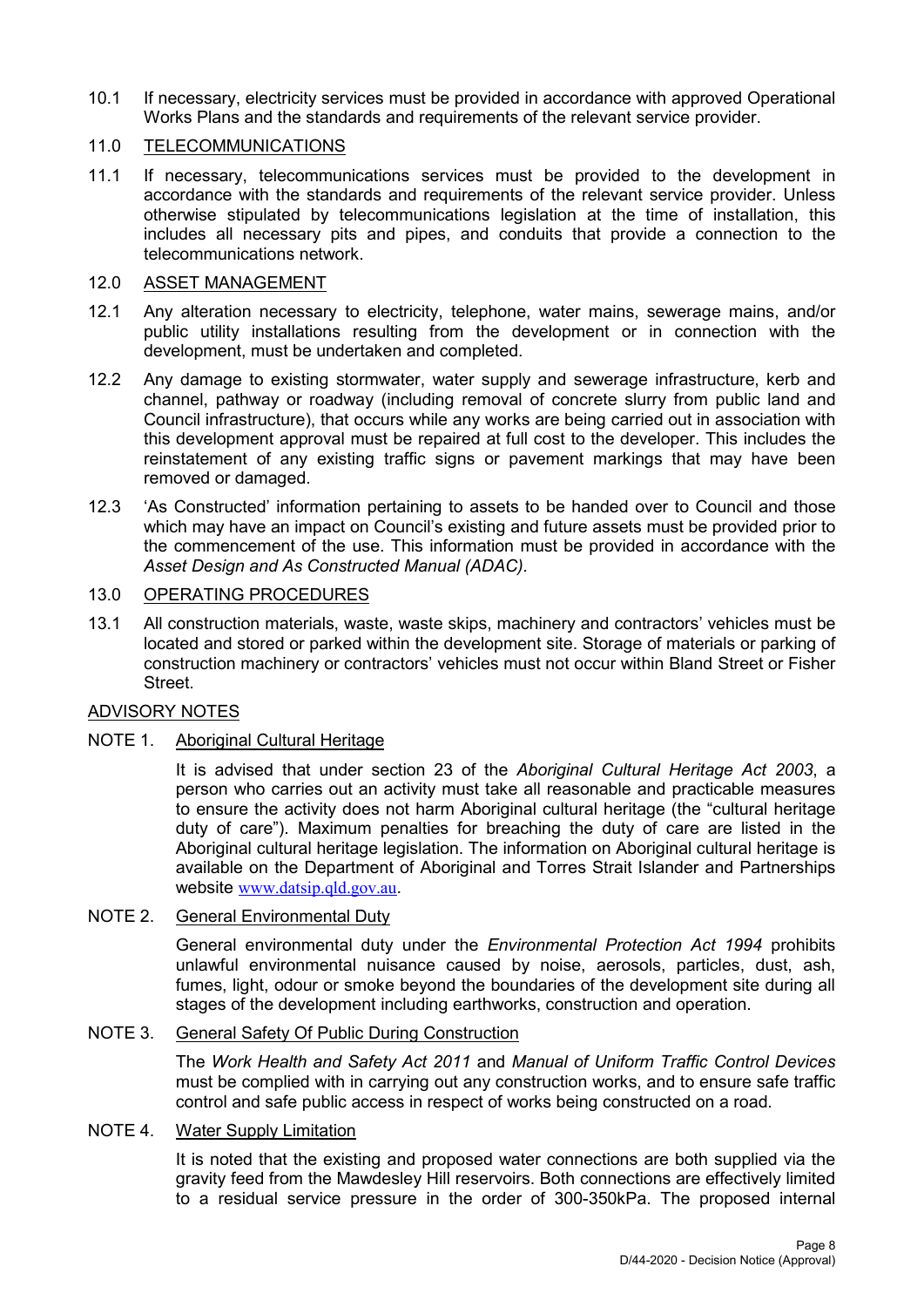irrigation network would need to be sized accordingly to minimise any additional head loss and maintain the maximum service pressure at the irrigation fittings. The potential for interconnecting the existing irrigation network with the proposed expansion network should be considered in order to improve the existing water supply issues.

#### **OPERATIONAL WORK (ADVERTISING DEVICE) CONDITIONS**

#### 14.0 ADMINISTRATION

- 14.1 The Developer is responsible for ensuring compliance with the Conditions of the approval by an employee, agent, contractor or invitee of the Developer.
- 14.2 Where these Conditions refer to "Council" in relation to requiring Council to approve or to be satisfied as to any matter, or conferring on the Council a function, power or discretion, that role of the Council may be fulfilled in whole or in part by a delegate appointed for that purpose by the Council.
- 14.3 All conditions of this approval must be undertaken and completed to the satisfaction of Council.
- 14.4 The following further development permits are required prior to the commencement of any works on the site:

14.4.1 Building Works.

14.5 Unless otherwise stated, all works must be designed, constructed and maintained in accordance with the relevant Council policies, guidelines and standards.

#### 15.0 APPROVED PLANS AND DOCUMENTS

15.1 The approved advertising device must be completed and maintained generally in accordance with the approved drawings and documents, except where amended by the conditions of this permit.

| <b>Plan/Document Name</b> | Prepared by              | Date         | Reference<br><u>No.</u> | Version/Issue |
|---------------------------|--------------------------|--------------|-------------------------|---------------|
| Overall Stage 1           | Design +<br>architecture | 9 April 2020 | SK-004                  | 6             |

- 15.2 A set of the above approved plans are returned to you as the Consultant. The Consultant is to supply one (1) Approved set to the contractor to be retained on site at all times during construction.
- 15.3 Where there is any conflict between the conditions of this approval and the details shown on the approved plans and documents, the conditions of approval must prevail.
- 15.4 Where conditions require the above plans or documents to be amended, the revised document(s) must be submitted for endorsement by Council prior to the submission of a Development Application for Building Works.
- 15.5 Any proposed changes to the approved stamped plans during the works will be generally considered minor amendments and require Council's approval. The stamped amended plans and a covering letter will be forwarded to the applicant.

### 16.0 ASSET MANAGEMENT

- 16.1 Any damage to, or alterations necessary, to electricity, telephone, water mains, sewerage mains, stormwater drains, and/or public utility installations resulting from the development or in connection with the development, must be undertaken immediately, and completed within the following timeframes:
	- 16.1.1 where damage causes a hazard to pedestrian/traffic safety or interrupts a community service, immediately; or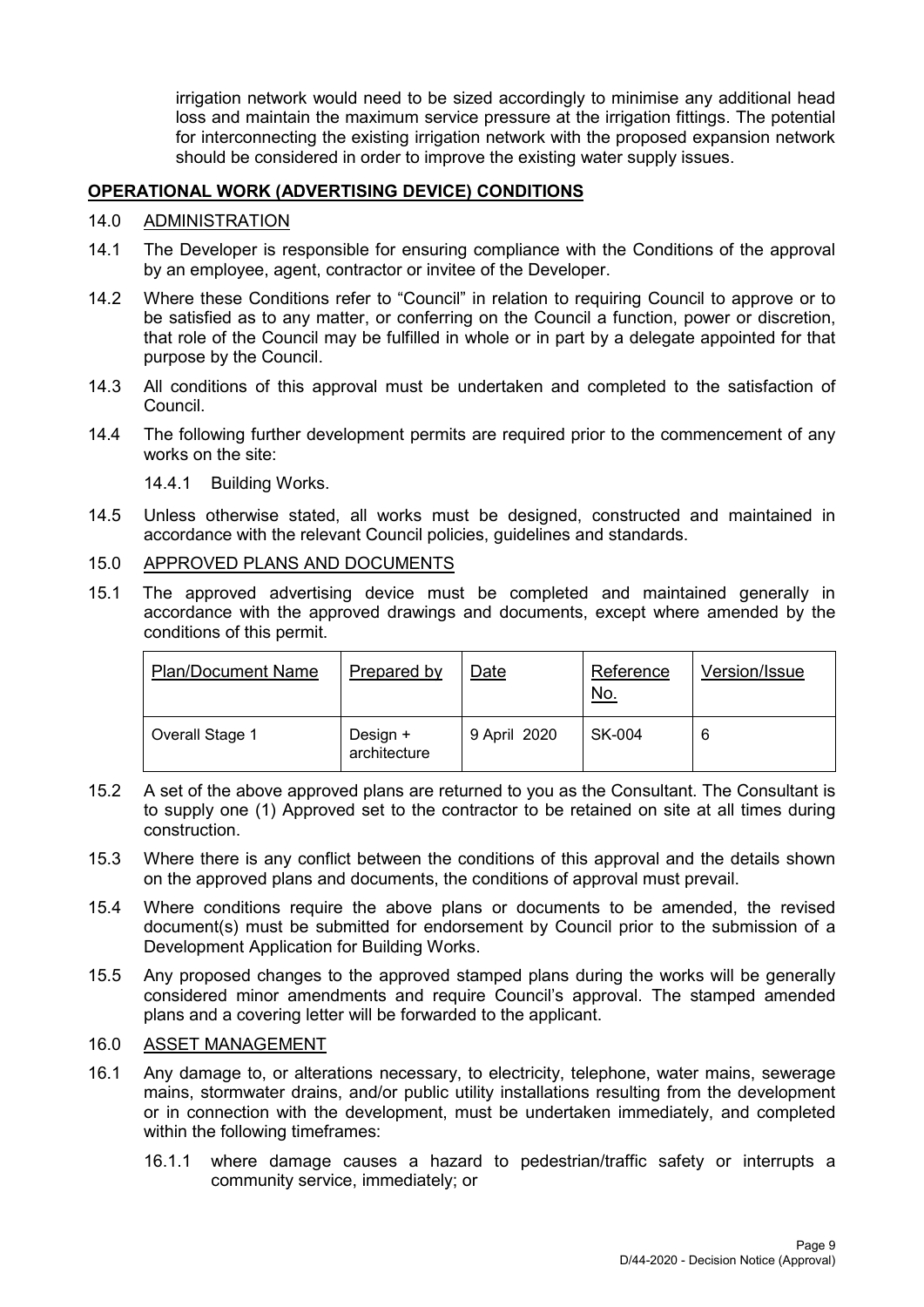16.1.2 as soon as reasonably possible as agreed with Council.

#### ADVISORY NOTES

#### NOTE 1. Aboriginal Cultural Heritage Act, 2003

It is advised that under Section 23 of the *Aboriginal Cultural Heritage Act 2003*, a person who carries out an activity must take all reasonable and practicable measures to ensure the activity does not harm Aboriginal Cultural Heritage (the "cultural heritage duty of care"). Maximum penalties for breaching the duty of care are listed in the Aboriginal Cultural Heritage legislation. The information on Aboriginal Cultural Heritage is available on the Department of Aboriginal and Torres Strait Islander Partnerships website [www.datsip.qld.gov.au.](http://www.datsip.qld.gov.au/)

#### NOTE 2. General Environmental Duty

General environmental duty under the *Environmental Protection Act 1994* prohibits unlawful environmental nuisance caused by noise, aerosols, particles, dust, ash, fumes, light, odour or smoke beyond the boundaries of the development site during all stages of the development including earthworks, construction and operation.

#### NOTE 3. General Safety Of Public During Construction

The *Work Health and Safety Act 2011* and *Manual of Uniform Traffic Control Devices* must be complied with in carrying out any construction works, and to ensure safe traffic control and safe public access in respect of works being constructed on a road.

#### NOTE 4. Advertising sign

Proposed advertising sign (Ground Sign) must be wholly located within the subject property boundaries.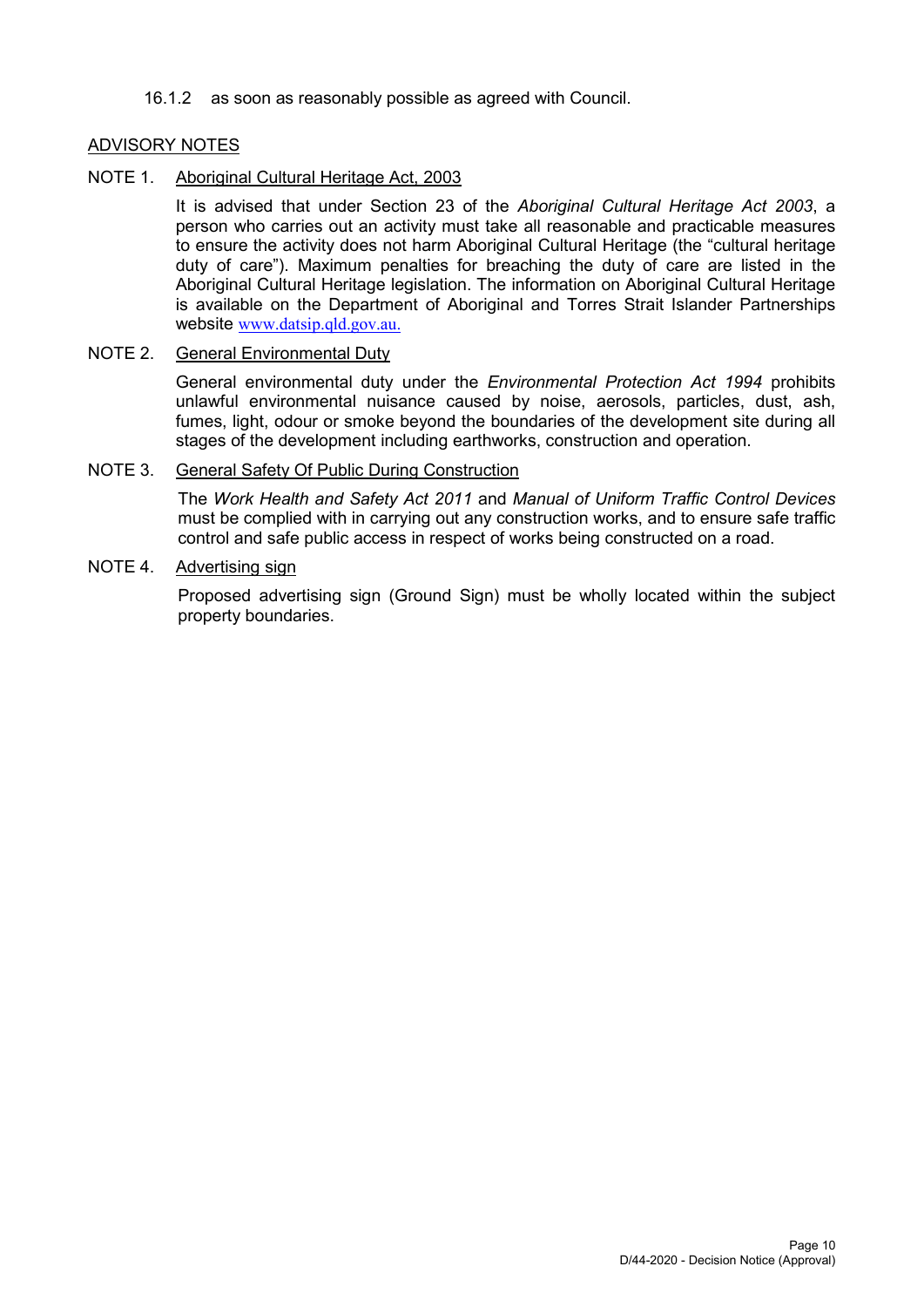

# **Attachment 2 - Appeal Rights**

*PLANNING ACT 2016*

The following is an extract from the *Planning Act 2016 (Chapter 6)*

#### *Appeal rights*

#### *229 Appeals to tribunal or P&E Court*

- (1) Schedule 1 states—
	- (a) matters that may be appealed to— (i)either a tribunal or the P&E Court; or (ii)only a tribunal; or (iii)only the P&E Court; and
	- (b) the person—

(i)who may appeal a matter (the **appellant**); and (ii)who is a respondent in an appeal of the matter; and (iii)who is a co-respondent in an appeal of the matter; and

- (iv)who may elect to be a co-respondent in an appeal of the matter.
- (2) An appellant may start an appeal within the appeal period.
- (3) The **appeal period** is—
	- (a) for an appeal by a building advisory agency—10 business days after a decision notice for the decision is given to the agency or
	- (b) for an appeal against a deemed refusal—at any time after the deemed refusal happens; or
	- (c) for an appeal against a decision of the Minister, under chapter 7, part 4, to register premises or to renew the registration of premises—20 business days after a notice is published under section 269(3)(a) or (4); or
	- (d) for an appeal against an infrastructure charges notice— 20 business days after the infrastructure charges notice is given to the person; or
	- (e) for an appeal about a deemed approval of a development application for which a decision notice has not been given—30 business days after the applicant gives the deemed approval notice to the assessment manager; or
	- (f) for any other appeal—20 business days after a notice of the decision for the matter, including an enforcement notice, is given to the person.

#### Note—

See the P&E Court Act for the court's power to extend the appeal period.

- (4) Each respondent and co-respondent for an appeal may be heard in the appeal.
- (5) If an appeal is only about a referral agency's response, the assessment manager may apply to the tribunal or P&E Court to withdraw from the appeal.
- (6) To remove any doubt, it is declared that an appeal against an infrastructure charges notice must not be about—
	- (a) the adopted charge itself; or
	- (b) for a decision about an offset or refund—
		- (i) the establishment cost of trunk infrastructure identified in a LGIP; or

(ii) the cost of infrastructure decided using the method

included in the local government's charges resolution.

- **230 Notice of appeal**
- (1) An appellant starts an appeal by lodging, with the registrar of the tribunal or P&E Court, a notice of appeal that—
	- (a) is in the approved form; and
	- (b) succinctly states the grounds of the appeal.
- (2) The notice of appeal must be accompanied by the required fee.
- (3) The appellant or, for an appeal to a tribunal, the registrar must, within the service period, give a copy of the notice of appeal to—
- (a) the respondent for the appeal; and
- (b) each co-respondent for the appeal; and
- (c) for an appeal about a development application under schedule 1, table 1, item 1—each principal submitter for the development application; and
- (d) for an appeal about a change application under schedule 1, table 1, item 2—each principal submitter for the change application; and
- (e) each person who may elect to become a co-respondent for the appeal, other than an eligible submitter who is not a principal submitter in an appeal under paragraph (c) or (d); and
- (f) for an appeal to the P&E Court—the chief executive; and
- (g) for an appeal to a tribunal under another Act—any other person who the registrar considers appropriate.
- (4) The **service period** is—
	- (a) if a submitter or advice agency started the appeal in the P&E Court—2 business days after the appeal is started; or
	- (b) otherwise—10 business days after the appeal is started.
- (5) A notice of appeal given to a person who may elect to be a co-respondent must state the effect of subsection
- (6) A person elects to be a co-respondent by filing a notice of election, in the approved form, within 10 business days after the notice of appeal is given to the person*.*
- **231 Other appeals**
- (1) Subject to this chapter, schedule 1 and the P&E Court Act, unless the Supreme Court decides a decision or other matter under this Act is affected by jurisdictional error, the decision or matter is non-appealable.
- (2) The Judicial Review Act 1991, part 5 applies to the decision or matter to the extent it is affected by jurisdictional error.
- (3) A person who, but for subsection (1) could have made an application under the Judicial Review Act 1991 in relation to the decision or matter, may apply under part 4 of that Act for a statement of reasons in relation to the decision or matter.
- (4) In this section— **decision** includes—
	- (a) conduct engaged in for the purpose of making a decision; and
	- (b) other conduct that relates to the making of a decision; and
	- (c) the making of a decision or the failure to make a decision; and
	- (d) a purported decision; and
	- (e) a deemed refusal.

**non-appealable**, for a decision or matter, means the decision or matter—

- (a) is final and conclusive; and
- (b) may not be challenged, appealed against, reviewed, quashed, set aside or called into question in any other way under the Judicial Review Act 1991 or otherwise, whether by the Supreme Court, another court, a tribunal or another entity; and
- (c) is not subject to any declaratory, injunctive or other order of the Supreme Court, another court, a tribunal or another entity on any ground.

#### **232 Rules of the P&E Court**

- (1) A person who is appealing to the P&E Court must comply with the rules of the court that apply to the appeal.
- (2) However, the P&E Court may hear and decide an appeal even if the person has not complied with rules of the P&E Court.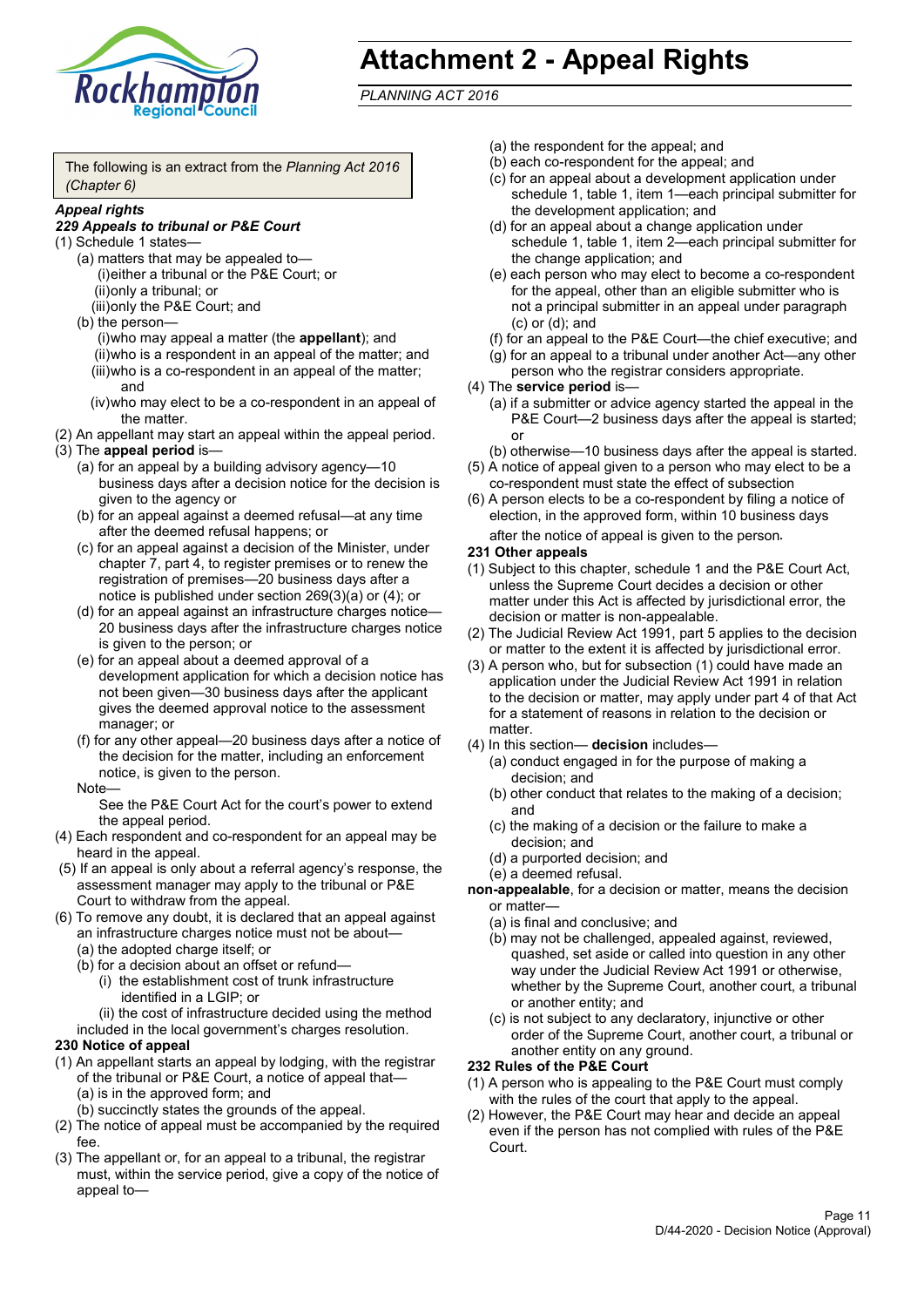

## **Appeal Rights**

*PLANNING ACT 2016*

## **Schedule 1**

#### **Appeals section 229 1 Appeal rights and parties to appeals**

- (1) Table 1 states the matters that may be appealed to—(a) the P&E court; or (b) a tribunal.
- (2) However, table 1 applies to a tribunal only if the matter involves—
	- (a) the refusal, or deemed refusal of a development application, for—
	- (i) a material change of use for a classified building; or
	- (ii) operational work associated with building work, a retaining wall, or a tennis court; or
	- (b) a provision of a development approval for—
	- (i) a material change of use for a classified building; or
- (ii) operational work associated with building work, a retaining wall, or a tennis court; or
	- (c) if a development permit was applied for—the decision to give a preliminary approval for—
		- (i) a material change of use for a classified building; or
		- (ii) operational work associated with building work, a retaining wall, or a tennis court; or
	- (d) a development condition if—
		- (i) the development approval is only for a material change of use that involves the use of a building classified under the Building Code as a class 2 building; and
		- (ii) the building is, or is proposed to be, not more than 3 storeys; and
		- (iii) the proposed development is for not more than 60 sole-occupancy units; or
	- (e) a decision for, or a deemed refusal of, an extension application for a development approval that is only for a material change of use of a classified building; or
	- (f) a decision for, or a deemed refusal of, a change application for a development approval that is only for a material change of use of a classified building; or
	- (g) a matter under this Act, to the extent the matter relates to—
		- (i) the Building Act, other than a matter under that Act that may or must be decided by the Queensland Building and Construction Commission; or
		- (ii) the Plumbing and Drainage Act, part 4 or 5; or
	- (h) a decision to give an enforcement notice in relation to a matter under paragraphs (a) to (g); or
	- (i) a decision to give an infrastructure charges notice; or
	- (j) the refusal, or deemed refusal, of a conversion application; or
	- (k) a matter that, under another Act, may be appealed to the tribunal; or
	- (l) a matter prescribed by regulation.
- (3) Also, table 1 does not apply to a tribunal if the matter

involves—

- (a) for a matter in subsection  $(2)(a)$  to  $(d)$ 
	- (i) a development approval for which the development application required impact assessment; and
	- (ii) a development approval in relation to which the assessment manager received a properly made submission for the development application; or
- (b) a provision of a development approval about the identification or inclusion, under a variation approval, of a matter for the development.
- (4) Table 2 states the matters that may be appealed only to the P&E Court.
- (5) Table 3 states the matters that may be appealed only to the tribunal.
- (6) In each table—
	- (a) column 1 states the appellant in the appeal; and
	- (b) column 2 states the respondent in the appeal; and
	- (c) column 3 states the co-respondent (if any) in the appeal; and
	- (d) column 4 states the co-respondents by election (if any) in the appeal.
- (7) If the chief executive receives a notice of appeal under section 230(3)(f), the chief executive may elect to be a corespondent in the appeal.

| Table 1<br>Appeals to the P&E Court and, for certain matters, to a tribunal                                                                                                                                                                                                                                                                    |                           |                                         |                                                       |
|------------------------------------------------------------------------------------------------------------------------------------------------------------------------------------------------------------------------------------------------------------------------------------------------------------------------------------------------|---------------------------|-----------------------------------------|-------------------------------------------------------|
| 1. Development applications<br>An appeal may be made against-<br>(a) the refusal of all or part of the development application; or<br>(b) the deemed refusal of the development application; or<br>(c) a provision of the development approval; or<br>(d) if a development permit was applied for—the decision to give a preliminary approval. |                           |                                         |                                                       |
| Column 3<br>Column 1<br>Column 2<br>Column 4<br>Respondent<br>Co-respondent by election<br>Appellant<br>Co-respondent<br>$(if$ any)<br>$(i$ f any)                                                                                                                                                                                             |                           |                                         |                                                       |
| The applicant                                                                                                                                                                                                                                                                                                                                  | The assessment<br>manager | If the appeal is about<br>a concurrence | 1 A concurrence agency that is<br>not a co-respondent |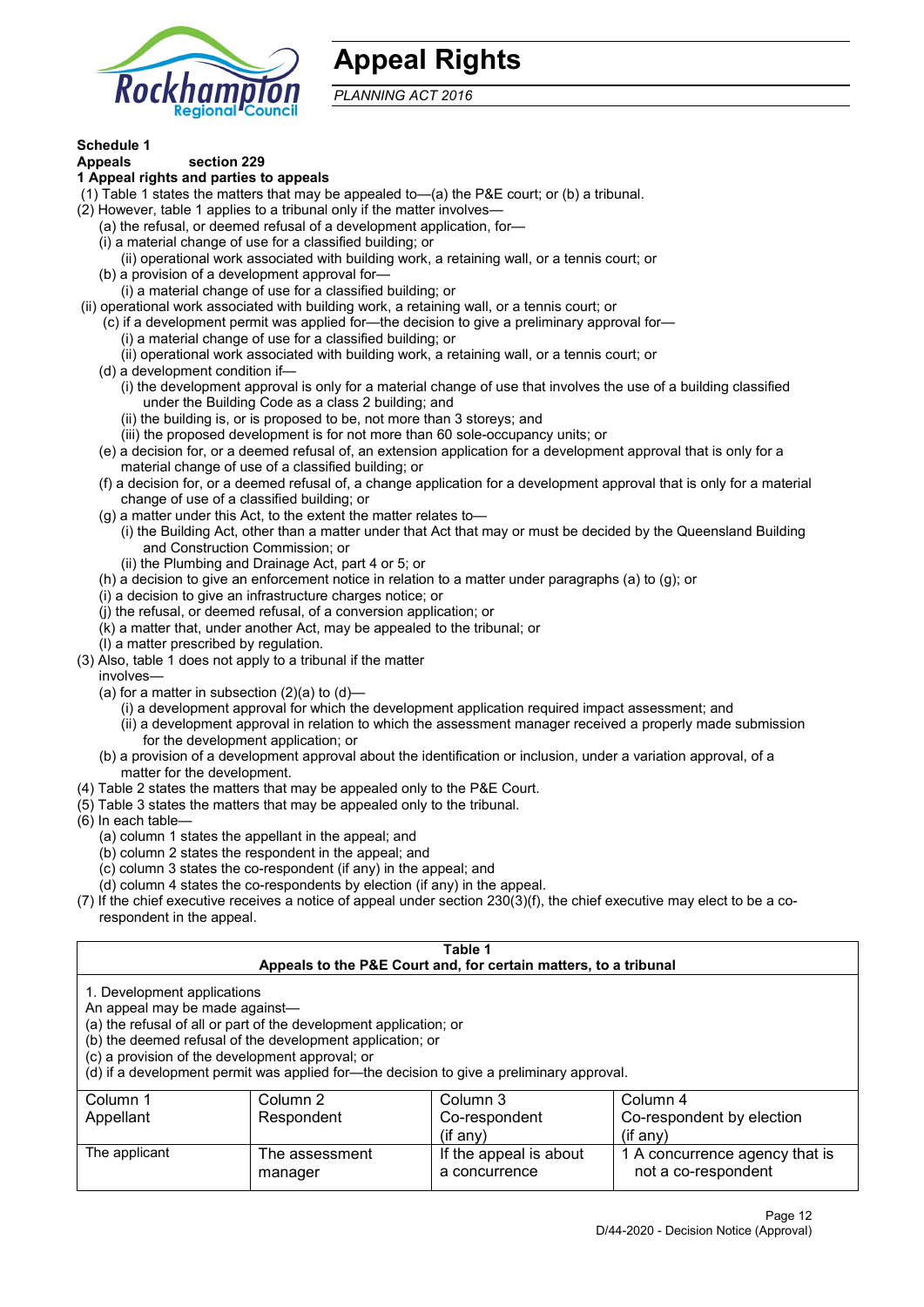| Table 1<br>Appeals to the P&E Court and, for certain matters, to a tribunal                                                                                                                           |                                                                                                                               |                                                                 |                                                                                                                                                                                                                                                                                                                                                 |
|-------------------------------------------------------------------------------------------------------------------------------------------------------------------------------------------------------|-------------------------------------------------------------------------------------------------------------------------------|-----------------------------------------------------------------|-------------------------------------------------------------------------------------------------------------------------------------------------------------------------------------------------------------------------------------------------------------------------------------------------------------------------------------------------|
|                                                                                                                                                                                                       |                                                                                                                               | agency's referral<br>response-the<br>concurrence agency         | 2 If a chosen Assessment<br>manager is the respondent-<br>the prescribed assessment<br>manager<br>3 Any eligible advice agency for<br>the application<br>4 Any eligible submitter for the<br>application                                                                                                                                        |
| 2. Change applications<br>An appeal may be made against-<br>(b) a deemed refusal of a change application.                                                                                             |                                                                                                                               |                                                                 | (a) a responsible entity's decision for a change application, other than a decision made by the P&E court; or                                                                                                                                                                                                                                   |
| Column 1<br>Appellant                                                                                                                                                                                 | Column <sub>2</sub><br>Respondent                                                                                             | Column 3<br>Co-respondent<br>(if any)                           | Column 4<br>Co-respondent by election<br>(if any)                                                                                                                                                                                                                                                                                               |
| 1 The applicant<br>2 If the responsible<br>entity is the<br>assessment<br>manager-an<br>affected entity that<br>gave a pre-request<br>notice or response<br>notice                                    | The responsible<br>entity                                                                                                     | If an affected entity<br>starts the appeal-the<br>applicant     | 1 A concurrence agency for the<br>development application<br>2 If a chosen assessment<br>manager is the respondent-<br>the prescribed assessment<br>manager<br>3 A private certifier for the<br>development application<br>4 Any eligible advice agency for<br>the change application<br>5 Any eligible submitter for the<br>change application |
| 3. Extension applications<br>An appeal may be made against-                                                                                                                                           | (a) the assessment manager's decision about an extension application; or<br>(b) a deemed refusal of an extension application. |                                                                 |                                                                                                                                                                                                                                                                                                                                                 |
| Column 1<br>Appellant                                                                                                                                                                                 | Column <sub>2</sub><br>Respondent                                                                                             | Column 3<br>Co-respondent<br>(if any)                           | Column 4<br>Co-respondent by election<br>(if any)                                                                                                                                                                                                                                                                                               |
| 1 The applicant<br>1<br>2<br>For a matter other<br>than a deemed<br>refusal of an<br>extension<br>application - a<br>concurrence<br>agency, other than<br>the chief executive,<br>for the application | The assessment<br>manager                                                                                                     | If a concurrence<br>agency starts the<br>appeal - the applicant | If a chosen assessment<br>manager is the respondent - the<br>prescribed assessment manager                                                                                                                                                                                                                                                      |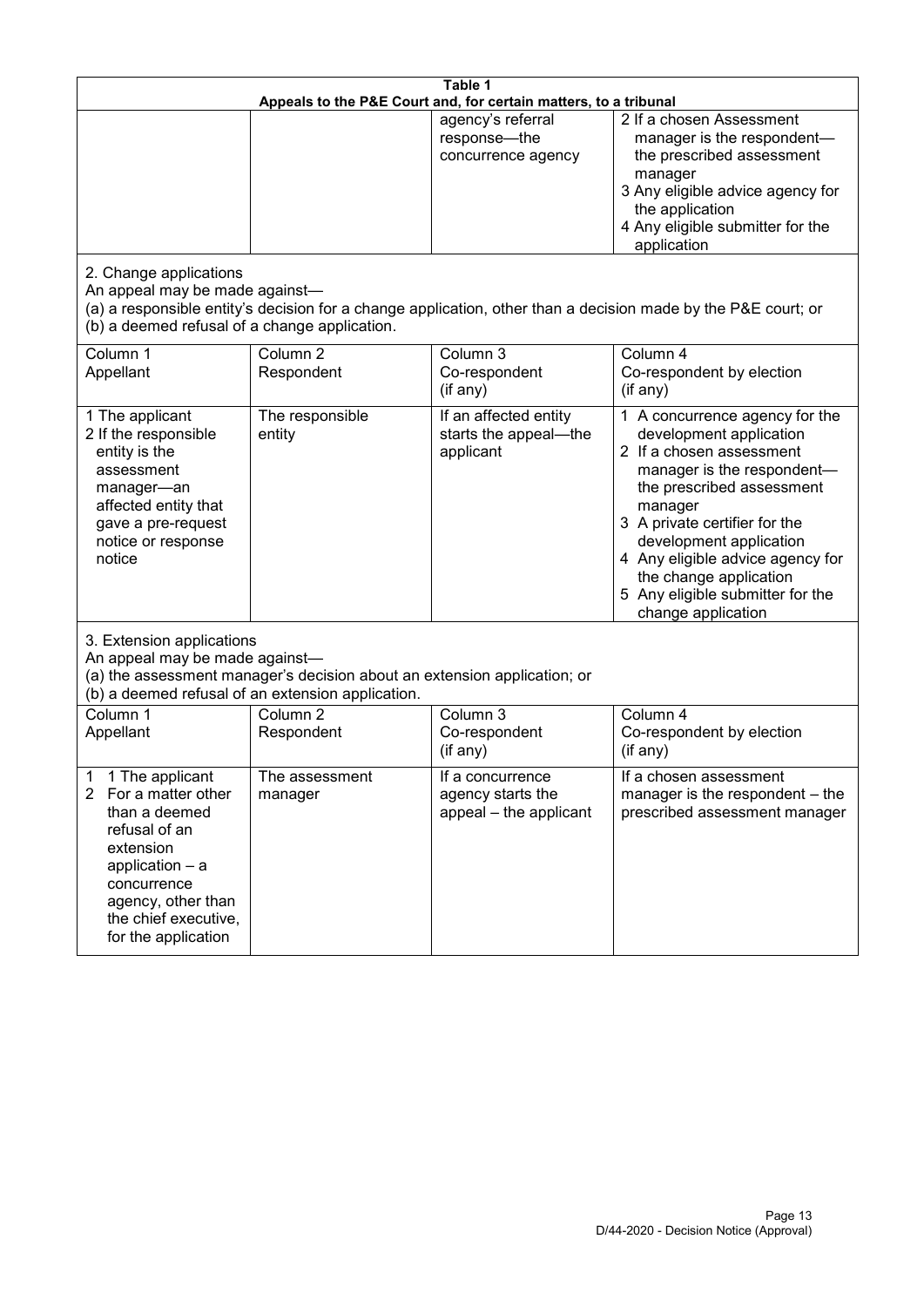#### **Table 1 Appeals to the P&E Court and, for certain matters, to a tribunal**

4. Infrastructure charges notices

- An appeal may be made against an infrastructure charges notice on 1 or more of the following grounds
- a) The notice involved an error relating to
	- (i) The application of the relevant adopted charge; or
- Examples of errors in applying an adopted charge
	- The incorrect application of gross floor area for a non-residential development
	- Applying an incorrect 'use category', under a regulation, to the development
	- (i) The working out of extra demands, for section 120; or
	- (ii) An offset or refund; or
- b) The was no decision about an offset or refund; or
- c) If the infrastructure charges notice states a refund will be given the timing for giving the refund; or
- d) The amount of the charge is so unreasonable that no reasonable relevant local government could have

## imposed the amount.

| Column 1<br>Appellant                                    | Column 2<br>Respondent                                                    | Column 3<br>Co-respondent<br>(if any) | Column 4<br>Co-respondent by election<br>$($ if any $)$ |
|----------------------------------------------------------|---------------------------------------------------------------------------|---------------------------------------|---------------------------------------------------------|
| The person given the<br>Infrastructure charges<br>notice | The local government<br>that gave the<br>infrastructure charges<br>notice |                                       |                                                         |

5. Conversion applications

An appeal may be made against—

(a) the refusal of a conversion application; or

(b) a deemed refusal of a conversion application.

| Column 1<br>Appellant | Column 2<br>Respondent                                                  | Column 3<br>Co-respondent<br>$($ if any $)$ | Column 4<br>Co-respondent by election<br>$($ if any $)$ |
|-----------------------|-------------------------------------------------------------------------|---------------------------------------------|---------------------------------------------------------|
| The applicant         | The local government<br>to which the conversion<br>application was made |                                             |                                                         |

6. Enforcement notices

An appeal may be made against the decision to give an enforcement notice.

| Column 1                                   | Column 2                     | Column 3      | Column 4                                                                                                                                                                   |
|--------------------------------------------|------------------------------|---------------|----------------------------------------------------------------------------------------------------------------------------------------------------------------------------|
| Appellant                                  | Respondent                   | Co-respondent | Co-respondent by election                                                                                                                                                  |
|                                            |                              | (if any)      | (if any)                                                                                                                                                                   |
| The person given the<br>enforcement notice | The enforcement<br>authority |               | If the enforcement authority is<br>not the local government for<br>the premises in relation to which<br>the offence is alleged to have<br>happened-the local<br>government |

#### **Table 2 Appeals to the P&E Court only**

1. Appeals from tribunal

An appeal may be made against a decision of a tribunal, other than a decision under

section 252, on the ground of—

(a) an error or mistake in law on the part of the tribunal; or

(b) jurisdictional error.

| Column 1<br>Appellant                             | Column 2<br>Respondent                                    | Column 3<br>Co-respondent<br>$($ if any $)$ | Column 4<br>Co-respondent by election<br>$($ if any $)$ |
|---------------------------------------------------|-----------------------------------------------------------|---------------------------------------------|---------------------------------------------------------|
| A party to the<br>proceedings for the<br>decision | The other party to the<br>proceedings for the<br>decision | ٠                                           |                                                         |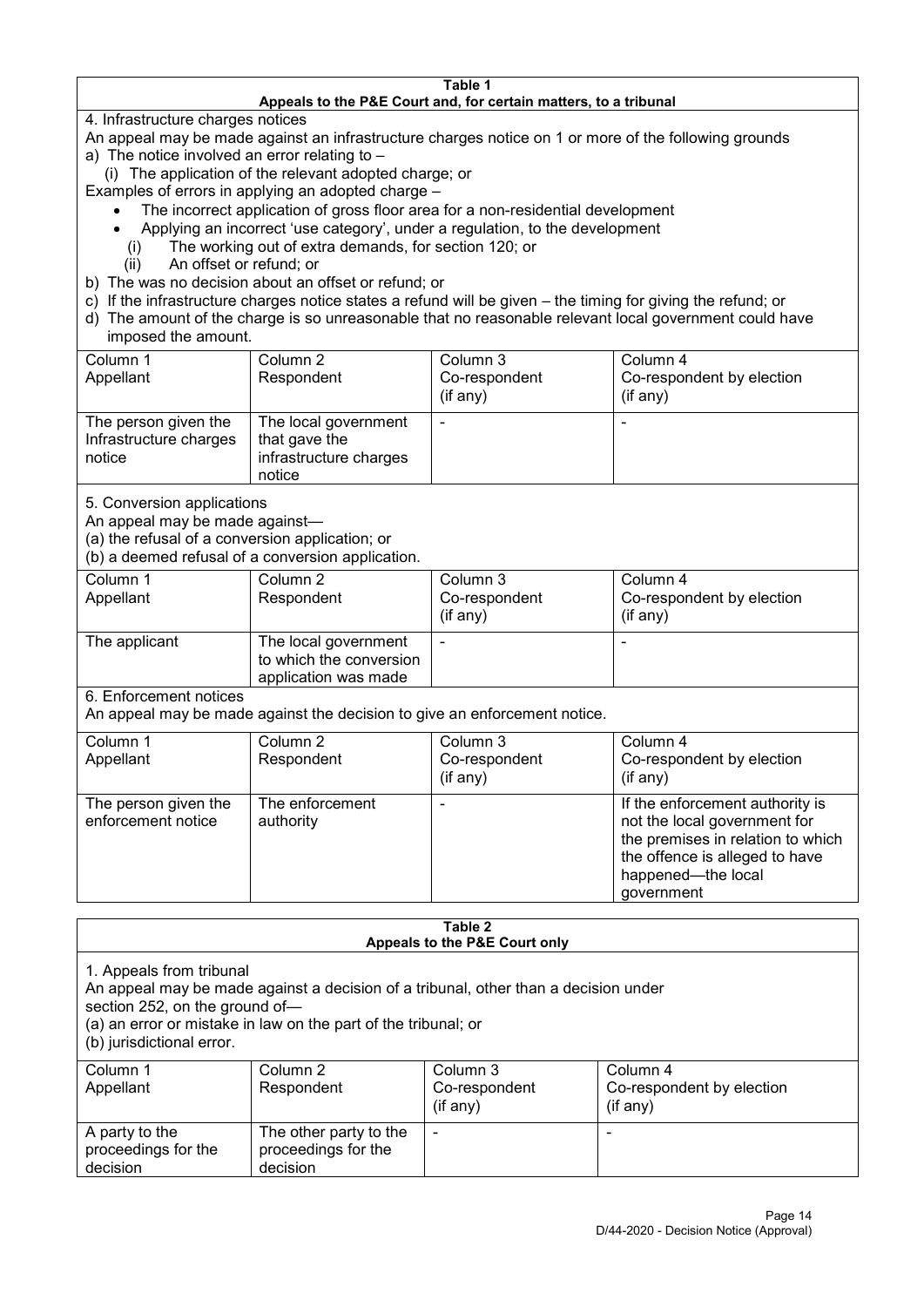#### **Table 2 Appeals to the P&E Court only**

2. Eligible submitter appeals

An appeal may be made against the decision to give a development approval, or an approval for a change application, to the extent that the decision relates to—

(a) any part of the development application for the development approval that required impact assessment; or (b) a variation request.

| Column 1<br>Appellant                                                                                                                                                                        | Column 2<br>Respondent                                                                                                     | Column 3<br>Co-respondent                                                                                               | Column 4<br>Co-respondent by election                |  |  |
|----------------------------------------------------------------------------------------------------------------------------------------------------------------------------------------------|----------------------------------------------------------------------------------------------------------------------------|-------------------------------------------------------------------------------------------------------------------------|------------------------------------------------------|--|--|
|                                                                                                                                                                                              |                                                                                                                            | (if any)                                                                                                                | (if any)                                             |  |  |
| 1 For a development<br>application-an<br>eligible submitter for<br>the development<br>application<br>2 For a change<br>application-an<br>eligible submitter for<br>the change<br>application | 1 For a development<br>application-the<br>assessment<br>manager<br>2 For a change<br>application-the<br>responsible entity | 1 The applicant<br>2 If the appeal is<br>about a concurrence<br>agency's referral<br>response—the<br>concurrence agency | Another eligible<br>submitter for the<br>application |  |  |
|                                                                                                                                                                                              | 2. Eligible outpoitter and eligible advise agency appeals                                                                  |                                                                                                                         |                                                      |  |  |

3. Eligible submitter and eligible advice agency appeals

An appeal may be made against a provision of a development approval, or failure to

include a provision in the development approval, to the extent the matter relates to—

(a) any part of the development application or the change application, for the development approval, that required impact assessment; or

(b) a variation request.

| Column 1                                                                                                                                                                                                                                                                                      | Column 2                                                                                                                                                                                             | Column 3                                                                                                                | Column 4                                          |
|-----------------------------------------------------------------------------------------------------------------------------------------------------------------------------------------------------------------------------------------------------------------------------------------------|------------------------------------------------------------------------------------------------------------------------------------------------------------------------------------------------------|-------------------------------------------------------------------------------------------------------------------------|---------------------------------------------------|
| Appellant                                                                                                                                                                                                                                                                                     | Respondent                                                                                                                                                                                           | Co-respondent<br>(if any)                                                                                               | Co-respondent by election<br>(if any)             |
| 1 For a development<br>application-an<br>eligible submitter for<br>the development<br>application<br>2 For a change<br>application-an<br>eligible submitter for<br>the change<br>application<br>3 An eligible advice<br>agency for the<br>development<br>application or<br>change application | 1 For a development<br>application-the<br>assessment<br>manager<br>2 For a change<br>application-the<br>responsible entity                                                                           | 1 The applicant<br>2 If the appeal is<br>about a concurrence<br>agency's referral<br>response-the<br>concurrence agency | Another eligible submitter for the<br>application |
| 4. Compensation claims<br>An appeal may be made against-                                                                                                                                                                                                                                      | (a) a decision under section 32 about a compensation claim; or<br>(b) a decision under section 265 about a claim for compensation; or<br>(c) a deemed refusal of a claim under paragraph (a) or (b). |                                                                                                                         |                                                   |
| Column 1<br>Appellant                                                                                                                                                                                                                                                                         | Column 2<br>Respondent                                                                                                                                                                               | Column 3<br>Co-respondent<br>(if any)                                                                                   | Column 4<br>Co-respondent by election<br>(if any) |
| A person dissatisfied<br>with the decision                                                                                                                                                                                                                                                    | The local<br>government to which<br>the claim was made                                                                                                                                               |                                                                                                                         |                                                   |
| 5. Registered premises                                                                                                                                                                                                                                                                        |                                                                                                                                                                                                      |                                                                                                                         |                                                   |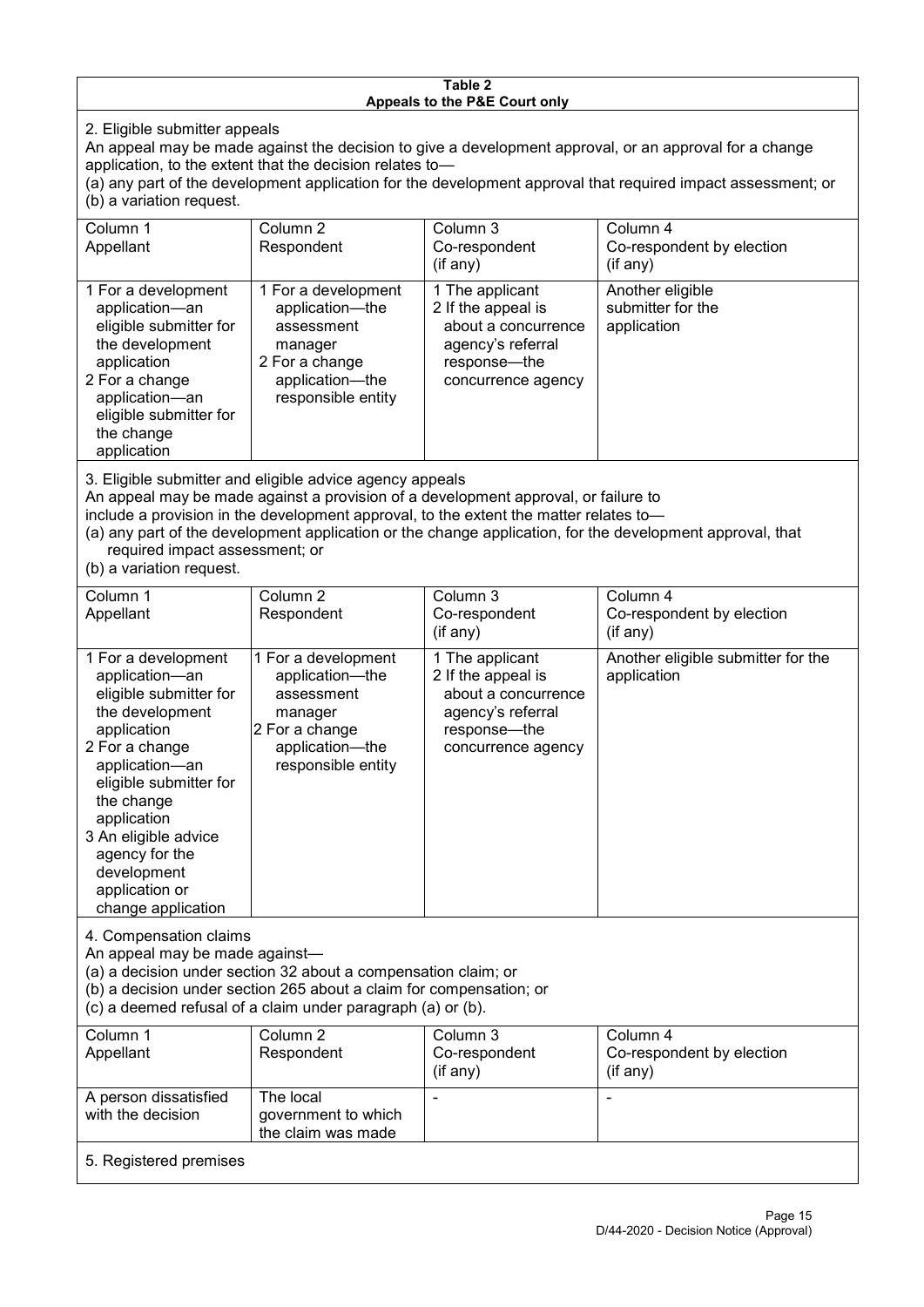| Table 2<br>Appeals to the P&E Court only                                                                                                                                                                                                                                                                             |                                   |                                                                           |                                                                                                                                                                             |
|----------------------------------------------------------------------------------------------------------------------------------------------------------------------------------------------------------------------------------------------------------------------------------------------------------------------|-----------------------------------|---------------------------------------------------------------------------|-----------------------------------------------------------------------------------------------------------------------------------------------------------------------------|
| An appeal may be made against a decision of the Minister under chapter 7, part 4.                                                                                                                                                                                                                                    |                                   |                                                                           |                                                                                                                                                                             |
| Column 1<br>Appellant                                                                                                                                                                                                                                                                                                | Column <sub>2</sub><br>Respondent | Column 3<br>Co-respondent<br>(if any)                                     | Column 4<br>Co-respondent by election<br>(if any)                                                                                                                           |
| 1 A person given a<br>decision notice about<br>the decision<br>2 If the decision is to<br>register premises or<br>renew the<br>registration of<br>premises-an owner<br>or occupier of<br>premises in the<br>affected area for the<br>registered premises<br>who is dissatisfied<br>with the decision                 | The Minister                      |                                                                           | If an owner or occupier starts the<br>appeal - the owner of the<br>registered premises                                                                                      |
| 6. Local laws<br>An appeal may be made against a decision of a local government, or conditions applied,<br>under a local law about-<br>(a) the use of premises, other than a use that is the natural and ordinary consequence of prohibited<br>development; or<br>(b) the erection of a building or other structure. |                                   |                                                                           |                                                                                                                                                                             |
| Column 1<br>Appellant                                                                                                                                                                                                                                                                                                | Column <sub>2</sub><br>Respondent | Column 3<br>Co-respondent<br>(if any)                                     | Column 4<br>Co-respondent by election<br>(if any)                                                                                                                           |
| A person who-<br>(a) applied for the<br>decision; and<br>(b) is dissatisfied with<br>the decision or<br>conditions.                                                                                                                                                                                                  | The local government              |                                                                           | ٠                                                                                                                                                                           |
|                                                                                                                                                                                                                                                                                                                      |                                   | Table 3<br>Appeals to the tribunal only                                   |                                                                                                                                                                             |
| 1. Building advisory agency appeals                                                                                                                                                                                                                                                                                  |                                   | work required code assessment against the building assessment provisions. | An appeal may be made against giving a development approval for building work to the extent the building                                                                    |
| Column 1<br>Appellant                                                                                                                                                                                                                                                                                                | Column <sub>2</sub><br>Respondent | Column 3<br>Co-respondent<br>(if any)                                     | Column 4<br>Co-respondent by election<br>(if any)                                                                                                                           |
| A building advisory<br>agency for the<br>development application<br>related to the approval                                                                                                                                                                                                                          | The assessment<br>manager         | The applicant                                                             | 1 A concurrence agency for the<br>development application<br>related to the approval<br>2 A private certifier for the<br>development application<br>related to the approval |
| 3. Certain decisions under the Building Act and the Plumbing and Drainage Act<br>An appeal may be made against a decision under-<br>(a) the Building Act, other than a decision made by the Queensland Building and Construction Commission; or<br>(b) the Plumbing and Drainage Act, part 4 or 5.                   |                                   |                                                                           |                                                                                                                                                                             |
| Column 1<br>Appellant                                                                                                                                                                                                                                                                                                | Column <sub>2</sub><br>Respondent | Column 3<br>Co-respondent<br>(if any)                                     | Column 4<br>Co-respondent by election<br>(if any)                                                                                                                           |